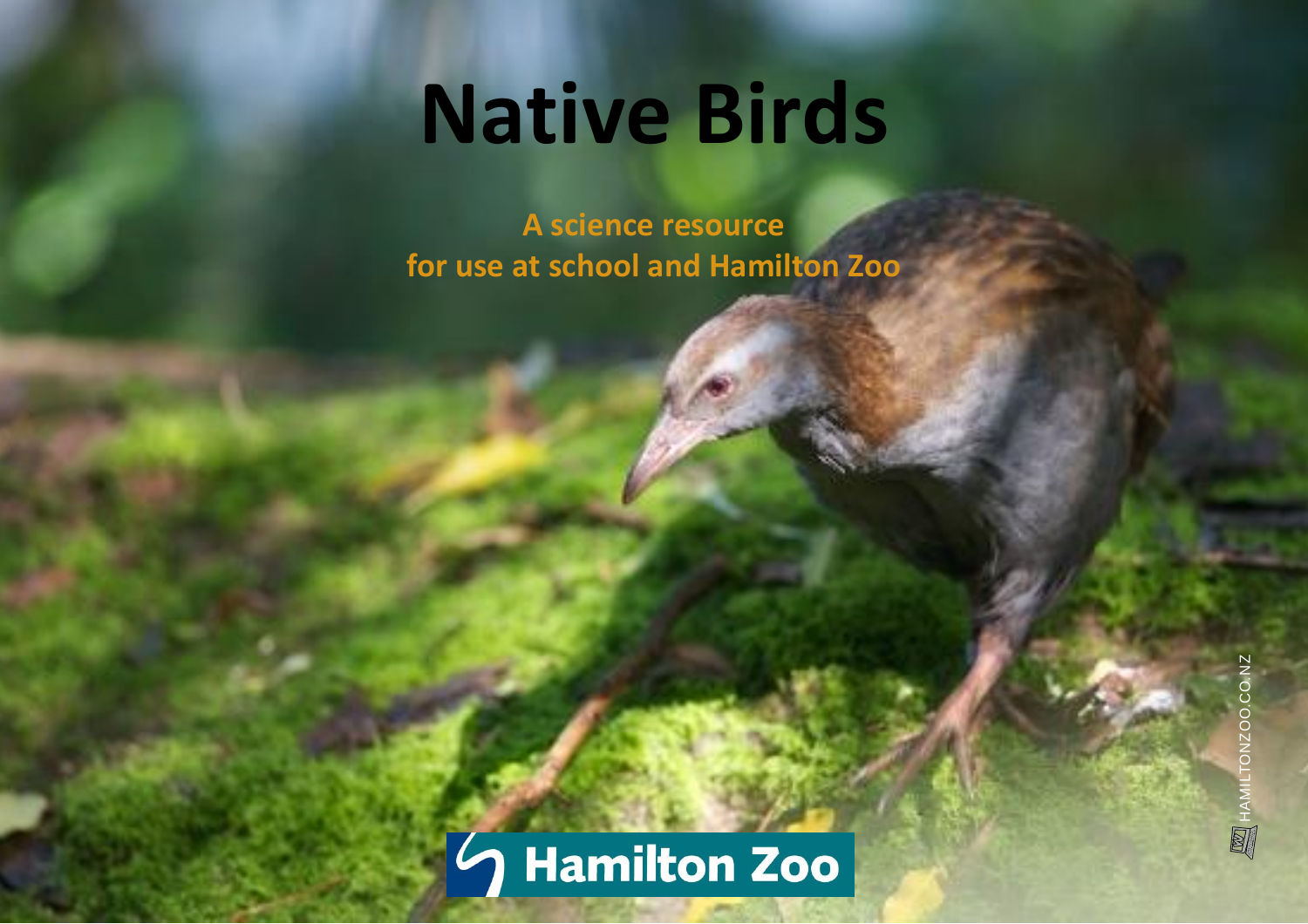### **What we can offer**

Hamilton Zoo has a large number of exotic and native bird species. We have the largest free flight aviary in New Zealand, which houses native birds and plants and an extensive stream and pond system. On your visit to Hamilton Zoo you can:

- Explore the aviary and wetland area with your students.
- Attend a 'Meet the keeper' talk on kea or native birds.
- Arrange a visit to the Waiwhakareke Natural Heritage Park restoration project that is across the road from the zoo.
- **Book a session with our education team**.

#### **Environmental education – Why?**

We take a multi-disciplinary approach to learning in environmental education that develops the knowledge, awareness, attitudes, values, and skills that enables individuals and the community to contribute towards maintaining and improving the quality of the environment.

The aims of our environmental education programmes are for students to develop:

- Awareness and sensitivity to the environment and related issues.
- Knowledge and understanding of the correlation between the environment and people.
- Attitudes and values that reflect feelings of concern for the environment.
- Skills involved in identifying, investigating, and problem solving associated with environmental issues.
- Sense of responsibility through participation and action as individuals, or members of groups, whānau, or iwi, in addressing environmental issues.

#### **Curriculum links**

This resource aims to support learning about native birds in conjunction with a visit to Hamilton Zoo. It provides curriculum links, suggestions for your visit and useful resources for the following topics:

- [Adaptation](#page-2-0)
- [Classification and identification](#page-3-0)
- [Food webs and bush ecosystems](#page-4-0)
- [Habitat](#page-5-0)
- [Pollination and seed dispersal](#page-6-0)
- [Fight and migration](#page-7-0)
- [Endangered species](#page-8-0)

The 'C[onservation in action](#page-10-0)' section provides ideas for individuals, schools, whānau and communities to get involved in the conservation of native birds.

#### **Contact us**

#### **Education Team** at **Hamilton Zoo**

Phone: 07 838 6887

Email: [zoo.education@hcc.govt.nz](mailto:zoo.education@hcc.govt.nz) 

Website[: http://hamiltonzoo.co.nz/](http://hamiltonzoo.co.nz/)

Send an email to [zoo.education@hcc.govt.nz](mailto:zoo.education@hcc.govt.nz) to join our education database and be first to know about what is happening at Hamilton Zoo and receive our termly newsletter.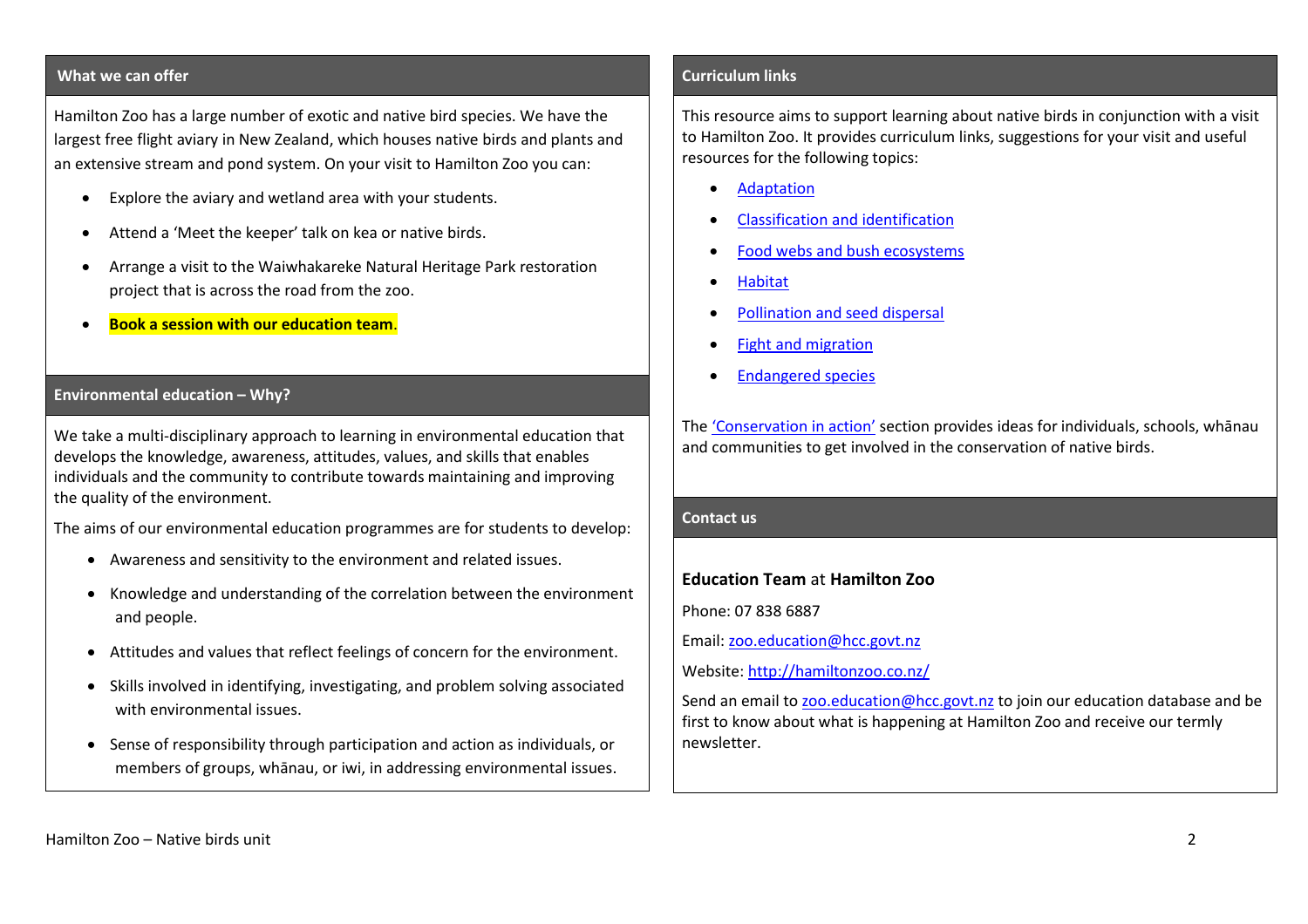<span id="page-2-0"></span>

| Adaptation                                                      |                           |                                                                                                                                                                                                                                                                                                                                                                                                                                                                                                                                                                                                                                                                            |  |
|-----------------------------------------------------------------|---------------------------|----------------------------------------------------------------------------------------------------------------------------------------------------------------------------------------------------------------------------------------------------------------------------------------------------------------------------------------------------------------------------------------------------------------------------------------------------------------------------------------------------------------------------------------------------------------------------------------------------------------------------------------------------------------------------|--|
| <b>Achievement</b><br>objectives /<br>curriculum links          | <b>Science</b>            | L1/2 - Living world - Ecology - Recognise that living things are suited to their particular habitat<br>L3/4 - Living world - Ecology - Explain how living things are suited to their environment<br>L5/6 - Living world - Life processes - Identify/relate key structural features and functions to the life processes of animals<br>$L5/6$ – Living world – Evolution – Genetics and the importance of variation<br>L7/8 - Living world - Ecology and evolution - Natural selection and evolutionary processes                                                                                                                                                            |  |
| During your visit to<br><b>Hamilton Zoo</b>                     | the aviary.               | Look closely at the different shapes of beak and feet of the birds at the zoo. For example, compare the feet of the keas, wekas and ducks in<br>Compare the colouring of the exotic birds with the native birds. Can you think of any reasons for the difference?<br>Read the signs for more details about adaptations of the birds at the zoo. For example, blue duck ducklings hatch with large flippers ready<br>to paddle in the turbulent rivers where they live (structural adaptation), male and female kererū can both produce 'crop milk' or 'pigeon<br>milk' (physiological adaptation) and banded rail make their nests on the ground (behavioural adaptation). |  |
| <b>Useful resources:</b><br><b>Pre-visit and post-</b><br>visit | Information               | Native bird adaptations www.sciencelearn.org.nz/Science-Stories/Conserving-Native-Birds/Native-bird-adaptations<br>Adaptations of the NZ falcon www.wingspan.co.nz/birds of prey new zealand falcon.html<br>Adaptations of NZ's large forest birds http://www.teara.govt.nz/en/large-forest-birds/page-1<br>Detailed information about individual birds nzbirdsonline.org.nz/                                                                                                                                                                                                                                                                                              |  |
|                                                                 | <b>Student activities</b> | Classifying native bird adaptations www.sciencelearn.org.nz/Science-Stories/Conserving-Native-Birds/Classifying-bird-<br>adaptations<br>Designing animals suited to their environment www.visitzealandia.com/wp-content/uploads/2012/03/edu-adaptation-<br>design.pdf<br>Birds and their beaks www.visitzealandia.com/wp-content/uploads/2012/03/edu-birds-beaks.pdf                                                                                                                                                                                                                                                                                                       |  |
|                                                                 | <b>Multimedia</b>         | Video clip: Bird pollination in NZ www.sciencelearn.org.nz/Contexts/Pollination/Sci-Media/Video/Bird-pollination-in-New-<br>Zealand (from 1.30 the scientist is talking about adaptations of native birds)<br>Ghosts of Gondwana www.nzonscreen.com/title/ghosts-of-gondwana-2001                                                                                                                                                                                                                                                                                                                                                                                          |  |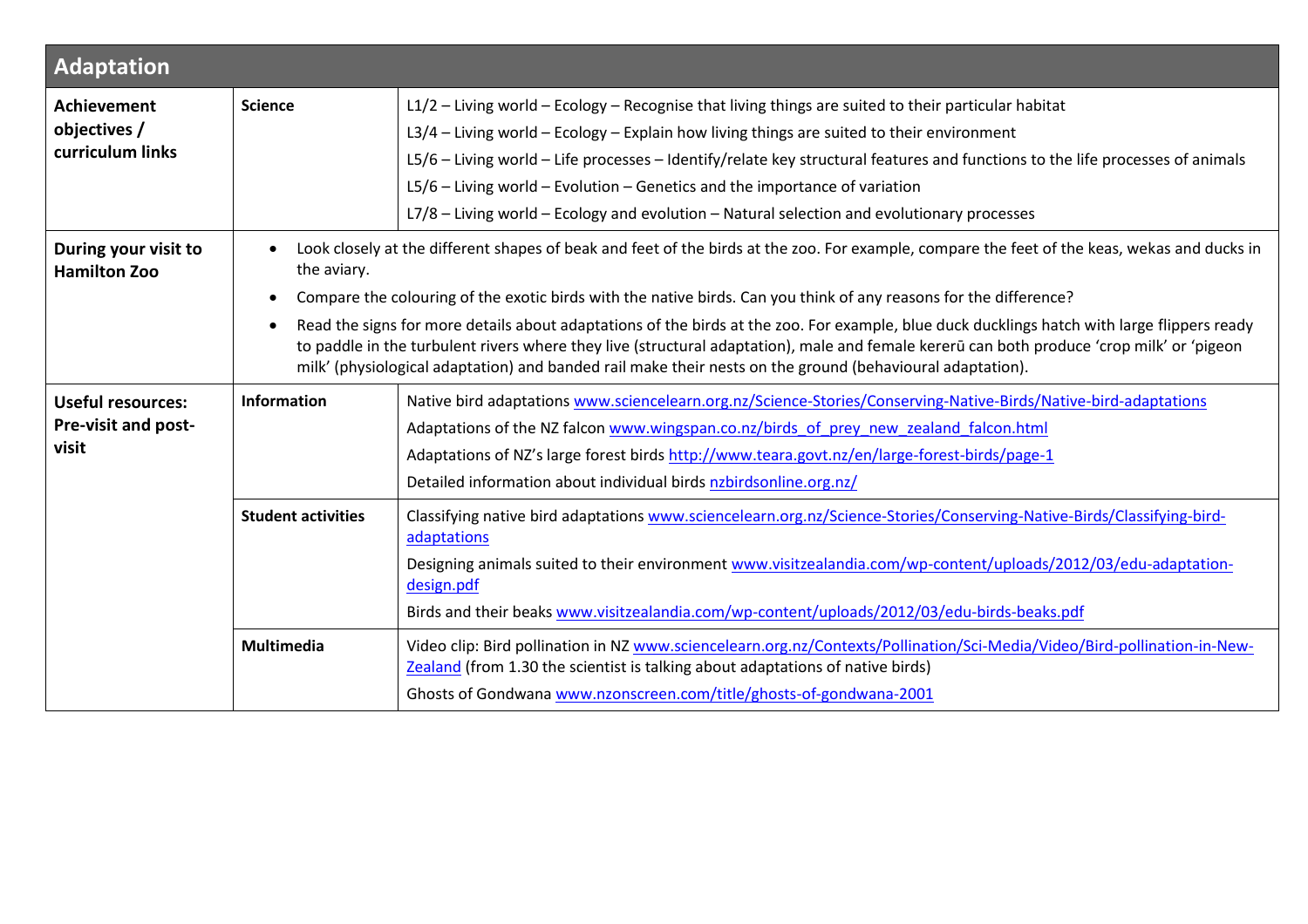<span id="page-3-0"></span>

| <b>Classification and identification</b>    |                                                                                                                                                      |                                                                                                                                                                                                                                     |  |
|---------------------------------------------|------------------------------------------------------------------------------------------------------------------------------------------------------|-------------------------------------------------------------------------------------------------------------------------------------------------------------------------------------------------------------------------------------|--|
| <b>Achievement</b><br>objectives /          | <b>Science</b>                                                                                                                                       | L1/2 - Living world - Evolution - Recognise that there are lots of different living things in the world and that they can be<br>grouped in different ways                                                                           |  |
| curriculum links                            |                                                                                                                                                      | L3/4 - Living world - Evolution - Begin to group animals into science-based classifications and explore how birds in NZ are<br>quite different to other areas of the world                                                          |  |
| During your visit to<br><b>Hamilton Zoo</b> |                                                                                                                                                      | Look at the scientific or Latin names on the signs around the zoo. Can you spot any birds that are related to each other / from the same<br>'genus' for example, the kea (Nestor notabilis) and the kaka (Nestor meridionalis)?     |  |
|                                             |                                                                                                                                                      | Use the ID signs in the aviary to help you identify the birds that you see.                                                                                                                                                         |  |
|                                             |                                                                                                                                                      | As you walk around can you identify any other native birds that are flying freely around the zoo?                                                                                                                                   |  |
|                                             | Make notes, sketch and/or take a photo of a bird that you see at the zoo and then use the NZ Birds online or zoo website to help you<br>identify it. |                                                                                                                                                                                                                                     |  |
| <b>Useful resources:</b>                    | Information                                                                                                                                          | Hamilton Zoo information sheets hamiltonzoo.co.nz/our-animals/birds/natives/                                                                                                                                                        |  |
| Pre-visit and post-<br>visit                |                                                                                                                                                      | Further information about birds at Hamilton Zoo http://www.stqry.com/v/Hamilton-<br>Zoo/o 8b4d44c77d8211ebb6fdc89d81917066                                                                                                          |  |
|                                             |                                                                                                                                                      | NZ Birds online nzbirdsonline.org.nz/ (Click on the 'Identify that bird' tab)                                                                                                                                                       |  |
|                                             |                                                                                                                                                      | Native birds: Endemic, native or introduced (downloadable Power Point) www.sciencelearn.org.nz/Science-<br>Stories/Conserving-Native-Birds/Endemic-native-or-introduced                                                             |  |
|                                             |                                                                                                                                                      | Classification system info sheet www.sciencelearn.org.nz/Contexts/Hidden-Taonga/Science-Ideas-and-<br>Concepts/Classification-system                                                                                                |  |
|                                             |                                                                                                                                                      | How to identify birds (at the bottom of the page is a free downloadable poster)<br>www.landcareresearch.co.nz/science/plants-animals-fungi/animals/birds/garden-bird-surveys/how-to-identify-birds                                  |  |
|                                             | <b>Student activities</b>                                                                                                                            | Who am I? www.visitzealandia.com/wp-content/uploads/2012/03/edu-who-am-i.pdf                                                                                                                                                        |  |
|                                             |                                                                                                                                                      | Recording bird information activity www.doc.govt.nz/getting-involved/training-and-teaching/teaching-<br>resources/activities/recording-bird-information/                                                                            |  |
|                                             |                                                                                                                                                      | Develop a classification system www.sciencelearn.org.nz/Contexts/Life-in-the-Sea/Teaching-and-Learning-<br>Approaches/Develop-a-classification-system (This activity is for marine organisms but could be adapted for native birds) |  |
|                                             | Multimedia                                                                                                                                           | Video clip: Ecology of NZ www.sciencelearn.org.nz/Contexts/Hidden-Taonga/Sci-Media/Video/Ecology-of-New-Zealand<br>Video clip: Naming organisms www.sciencelearn.org.nz/Contexts/Hidden-Taonga/Sci-Media/Video/Naming-organisms     |  |

Hamilton Zoo – Native birds unit 4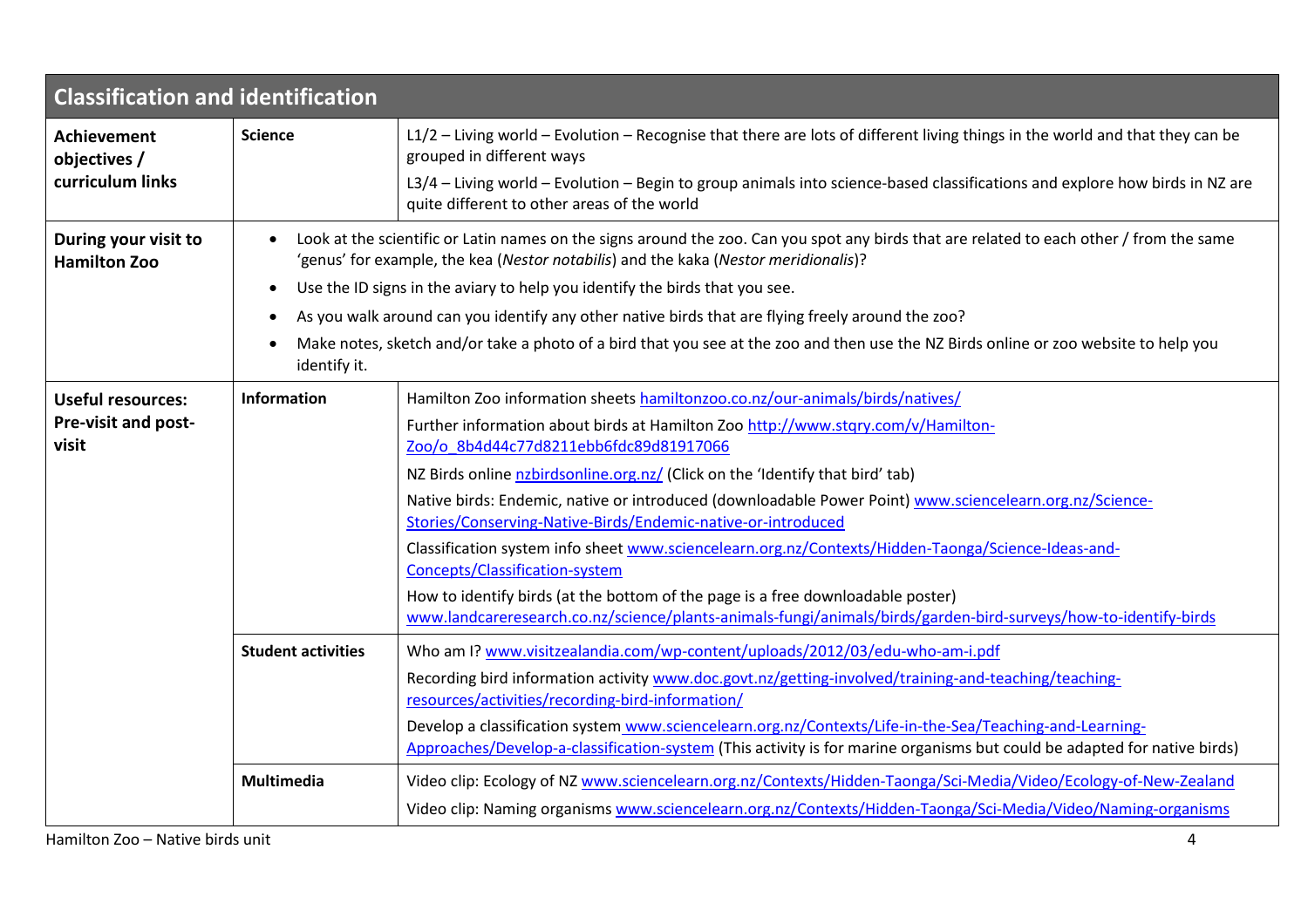<span id="page-4-0"></span>

| Food webs and bush ecosystems                            |                                                                                                                                                                                                                                                                                                                                      |                                                                                                                                                                                                                                                                                                                                                                                               |  |
|----------------------------------------------------------|--------------------------------------------------------------------------------------------------------------------------------------------------------------------------------------------------------------------------------------------------------------------------------------------------------------------------------------|-----------------------------------------------------------------------------------------------------------------------------------------------------------------------------------------------------------------------------------------------------------------------------------------------------------------------------------------------------------------------------------------------|--|
| <b>Achievement</b><br>objectives /<br>curriculum links   | <b>Science</b>                                                                                                                                                                                                                                                                                                                       | L5-Living world - Ecology - Investigate the interdependence of living things in an ecosystem<br>L6 - Living world - Ecology - Investigate the impact of natural events and human actions on a NZ ecosystem<br>L8 - Living world - Ecology - Understand the relationship between organisms and their environment                                                                               |  |
| During your visit to<br><b>Hamilton Zoo</b>              | Choose a bird to look for in the aviary. Can you find out from the signs what other organisms they are connected to? For example, what do<br>they like to eat, where do they nest or shelter?<br>The aviary represents a NZ bush ecosystem. Can you make a list of as many parts of the ecosystem as you can, living and non-living? |                                                                                                                                                                                                                                                                                                                                                                                               |  |
| Useful resources:<br><b>Pre-visit and post-</b><br>visit | Information                                                                                                                                                                                                                                                                                                                          | Birds' role in ecosystems www.sciencelearn.org.nz/Science-Stories/Conserving-Native-Birds/Birds-role-in-ecosystems<br>NZ's unique ecology www.sciencelearn.org.nz/Contexts/Hidden-Taonga/Looking-Closer/New-Zealand-s-unique-ecology<br>Types of forests in NZ www.kcc.org.nz/forest<br>Pest animals www.kcc.org.nz/pest-animals                                                              |  |
|                                                          | <b>Student activities</b>                                                                                                                                                                                                                                                                                                            | NZ bush ecosystems www.sciencelearn.org.nz/Science-Stories/Conserving-Native-Birds/New-Zealand-bush-ecosystems<br>Forest ecosystems activity www.doc.govt.nz/getting-involved/training-and-teaching/teaching-resources/activities/forest-<br>ecosystems/<br>Constructing food webs www.sciencelearn.org.nz/Contexts/Hidden-Taonga/Teaching-and-Learning-<br>Approaches/Constructing-food-webs |  |
|                                                          | <b>Multimedia</b>                                                                                                                                                                                                                                                                                                                    | Video clip: Ecology of NZ www.sciencelearn.org.nz/Contexts/Hidden-Taonga/Sci-Media/Video/Ecology-of-New-Zealand<br>Video clip: Honey dew in beech forests www.sciencelearn.org.nz/Contexts/Hidden-Taonga/Sci-Media/Video/Honeydew<br>(honeydew is a food source for native birds)                                                                                                             |  |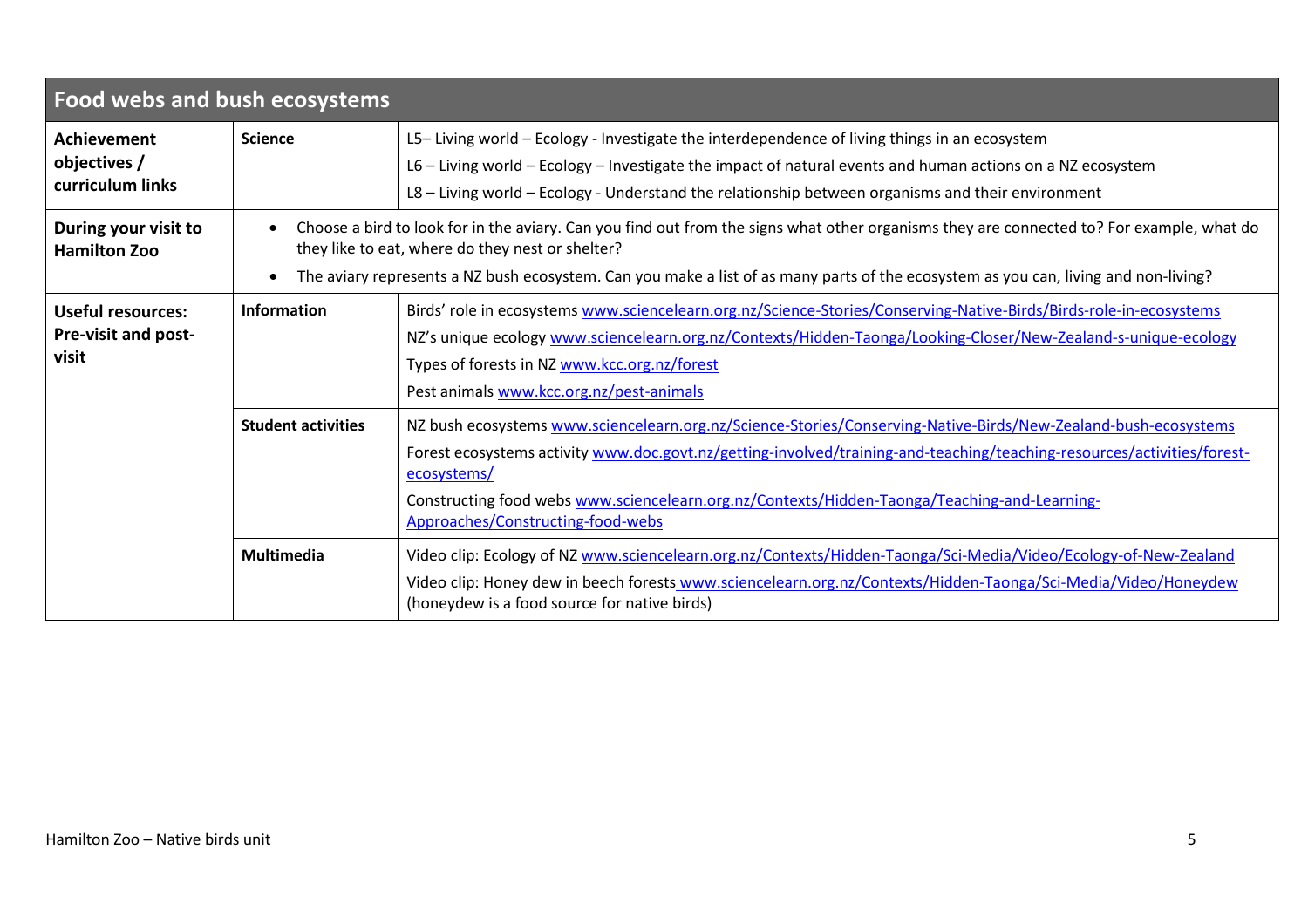<span id="page-5-0"></span>

| <b>Habitat</b>                                                  |                           |                                                                                                                                                                                                                                                                                                                                                                                                                                                                                                                                                           |  |
|-----------------------------------------------------------------|---------------------------|-----------------------------------------------------------------------------------------------------------------------------------------------------------------------------------------------------------------------------------------------------------------------------------------------------------------------------------------------------------------------------------------------------------------------------------------------------------------------------------------------------------------------------------------------------------|--|
| <b>Achievement</b><br>objectives /<br>curriculum links          | <b>Science</b>            | $L1/2$ - Living world - Ecology - Recognise that living things are suited to their particular habitat<br>L3/4 - Living world - Ecology - Explain how living things are suited to their environment and how they respond to changes,<br>both natural and human-induced                                                                                                                                                                                                                                                                                     |  |
|                                                                 |                           | L5-Living world - Ecology - Investigate the interdependence of living things in an ecosystem<br>L6 - Living world - Ecology - Investigate the impact of natural events and human actions on a NZ ecosystem<br>L7 - Living World - Ecology - Explore ecological distribution patterns and explain possible causes for these patterns<br>L8 - Living world - Ecology - Understand the relationship between organisms and their environment                                                                                                                  |  |
| During your visit to<br><b>Hamilton Zoo</b>                     | zoo?                      | Native birds occupy many different habitats including alpine areas (kea), fast moving rivers (blue duck) and wet gullies (banded rail). Look<br>at the different enclosures, the aviary and the wetland area and see who lives where. How many different bird habitats can you find at the<br>Compare the enclosures of birds with other types of animals at the zoo. What are the similarities and differences? How closely do you think<br>these enclosures represent their habitat in the wild?                                                        |  |
| <b>Useful resources:</b><br><b>Pre-visit and post-</b><br>visit | <b>Information</b>        | NZ Birds online nzbirdsonline.org.nz/ (Click on the 'Location' tab)<br>Ecological restoration of offshore islands www.doc.govt.nz/conservation/land-and-freshwater/offshore-islands/ecological-<br>restoration-of-offshore-islands/<br>Threats (The first two parts of this article apply to native birds) www.sciencelearn.org.nz/Contexts/Saving-Reptiles-and-<br>Amphibians/Science-Ideas-and-Concepts/Threats-to-native-reptiles-and-amphibians<br>Rena bird recovery www.sciencelearn.org.nz/Science-Stories/Where-Land-Meets-Sea/Rena-bird-recovery |  |
|                                                                 | <b>Student activities</b> | Create a wetland www.forestandbird.org.nz/get-involved/backyard-projects-/create-wetland<br>Possum picnic www.doc.govt.nz/getting-involved/training-and-teaching/teaching-resources/activities/possum-picnic/<br>Land preservation versus use debate www.doc.govt.nz/getting-involved/training-and-teaching/teaching-<br>resources/activities/preservation-versus-use/<br>Biodiversity battleships www.sciencelearn.org.nz/Science-Stories/Resource-Management/Biodiversity-battleships                                                                   |  |
|                                                                 | <b>Multimedia</b>         | Interactive timeline that explores how NZ's unique ecosystems developed - info includes the development of predator-free<br>islands www.sciencelearn.org.nz/Contexts/Hidden-Taonga/Timeline                                                                                                                                                                                                                                                                                                                                                               |  |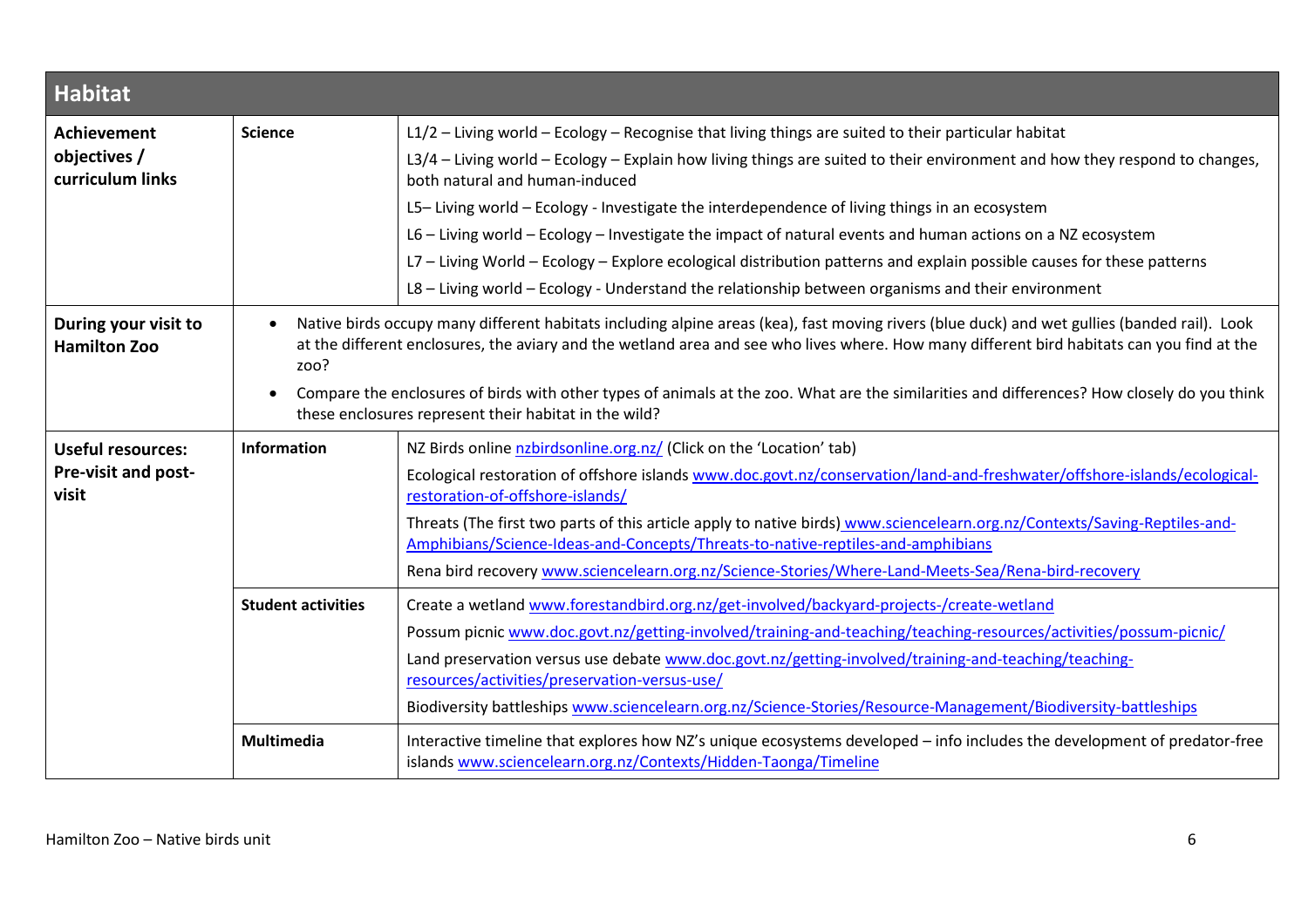<span id="page-6-0"></span>

| <b>Pollination and see dispersal</b>                     |                           |                                                                                                                                                                                                                                                                                                                                                                                                                                                                                                                                                                                                                 |  |
|----------------------------------------------------------|---------------------------|-----------------------------------------------------------------------------------------------------------------------------------------------------------------------------------------------------------------------------------------------------------------------------------------------------------------------------------------------------------------------------------------------------------------------------------------------------------------------------------------------------------------------------------------------------------------------------------------------------------------|--|
| <b>Achievement</b><br>objectives /<br>curriculum links   | <b>Science</b>            | L1/2 - Living World - Life processes - Recognise that all living things have certain requirements so they can stay alive<br>L3/4 – Recognise that there are life processes common to all living things and that these occur in different ways<br>L5/6 - Living world - Life processes - Identify/relate key structural features and functions to the life processes of animals<br>L7 - Living World - Explore the diverse ways that animals and plants carry out life processes                                                                                                                                 |  |
| During your visit to<br><b>Hamilton Zoo</b>              | $\bullet$                 | Most bird-pollinated flowers have lots of nectar, often at the bottom of a tube of petals. Can you spot any birds looking for nectar as you<br>walk through the aviary?<br>Look at the native plants in the aviary. How do they attract birds? (Depending on the season that you visit the zoo you may need to look at<br>the pictures on the signs too).                                                                                                                                                                                                                                                       |  |
| <b>Useful resources:</b><br>Pre-visit and post-<br>visit | Information               | Birds' role in ecosystems www.sciencelearn.org.nz/Science-Stories/Conserving-Native-Birds/Birds-role-in-ecosystems<br>Info sheet about how plants attract pollinators www.sciencelearn.org.nz/Contexts/Pollination/Science-Ideas-and-<br><b>Concepts/Attracting-pollinators</b><br>Decline of birds and pollination (article about NZ science research)<br>www.sciencelearn.org.nz/Contexts/Pollination/NZ-Research-Collection/Decline-of-birds-and-pollination<br>Pollination glossary www.sciencelearn.org.nz/Contexts/Pollination/Key-Terms                                                                  |  |
|                                                          | <b>Student activities</b> | Pollination pairs (students match native flowers with their pollinators)<br>www.sciencelearn.org.nz/Contexts/Pollination/Teaching-and-Learning-Approaches/Pollination-pairs<br>Pollination role-plays www.sciencelearn.org.nz/Science-Stories/Seeds-Stems-and-Spores/Pollination-role-plays<br>Unit plan: Pollination (early primary) www.sciencelearn.org.nz/My-Sci/Teacher-Ideas/Unit-plans/Pollination-early-primary                                                                                                                                                                                         |  |
|                                                          | Multimedia                | Interactive timeline that explores how scientists have changed their ideas about the importance of bird pollination in NZ<br>www.sciencelearn.org.nz/Contexts/Pollination/Timeline<br>Video clip: Bird pollination in NZ www.sciencelearn.org.nz/Contexts/Pollination/Sci-Media/Video/Bird-pollination-in-New-<br>Zealand<br>Video clip: The pollination problem (declines in numbers of native birds) www.sciencelearn.org.nz/Contexts/Pollination/Sci-<br>Media/Video/The-pollination-problem<br>Image: Tui on flax flowers www.sciencelearn.org.nz/Contexts/Pollination/Sci-Media/Images/Tui-on-flax-flowers |  |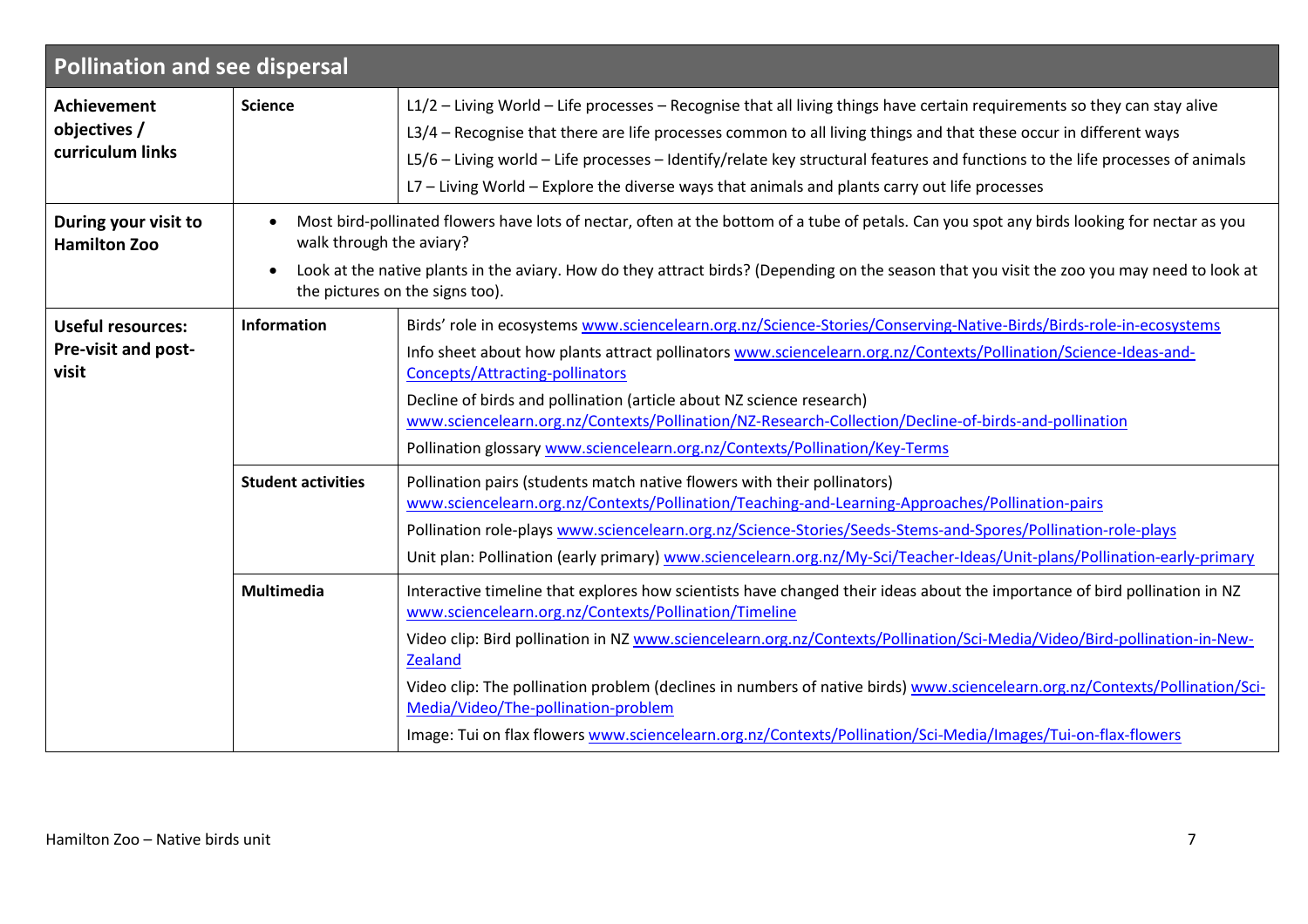<span id="page-7-0"></span>

| <b>Flight and migration</b>                              |                           |                                                                                                                                                                                                                                                                                                                                                                                                                                                                                           |  |
|----------------------------------------------------------|---------------------------|-------------------------------------------------------------------------------------------------------------------------------------------------------------------------------------------------------------------------------------------------------------------------------------------------------------------------------------------------------------------------------------------------------------------------------------------------------------------------------------------|--|
| <b>Achievement</b><br>objectives /<br>curriculum links   | <b>Science</b>            | L1-6 - Physical World - Physical inquiry and physics concepts<br>L3/4 - Living world - Evolution - Explore how birds in NZ are quite different to other areas of the world<br>L5/6 - Living world - Life processes - Identify/relate key structural features and functions to the life processes of animals                                                                                                                                                                               |  |
| During your visit to<br><b>Hamilton Zoo</b>              |                           | Compare the native birds with the exotic birds on display at the zoo. What do their feathers look like? How big are they? How are they<br>moving around their enclosure?<br>Can you spot any native birds at the zoo that are flightless?<br>Try to spot a banded rail. They can fly but choose not to. How do they move around the aviary?                                                                                                                                               |  |
| <b>Useful resources:</b><br>Pre-visit and post-<br>visit | Information               | Flight resources from the Science Learning Hub www.sciencelearn.org.nz/Contexts/Flight<br>How birds fly www.sciencelearn.org.nz/Contexts/Flight/Science-Ideas-and-Concepts/How-birds-fly<br>Feathers and flight www.sciencelearn.org.nz/Contexts/Flight/Looking-Closer/Feathers-and-flight<br>Our remarkable birds - Wings but can't fly www.doc.govt.nz/conservation/native-animals/birds/our-remarkable-birds/<br>Flightless land birds www.teara.govt.nz/en/land-birds-overview/page-3 |  |
|                                                          | <b>Student activities</b> | Birds and planes (looks at wing shape and size related to flight capability)<br>www.sciencelearn.org.nz/Contexts/Flight/Teaching-and-Learning-Approaches/Birds-and-planes<br>Tracking E7 (godwit migration) www.sciencelearn.org.nz/Contexts/Flight/Teaching-and-Learning-Approaches/Tracking-E7<br>Bird hotel (In this activity students take on the role of migrating birds) www.sciencelearn.org.nz/Contexts/Life-in-the-<br>Sea/Teaching-and-Learning-Approaches/Bird-hotel           |  |
|                                                          | <b>Multimedia</b>         | Wings for flight interactive (compare the flight capabilities of planes with birds)<br>www.sciencelearn.org.nz/Contexts/Flight/Sci-Media/Animations-and-Interactives/Wings-for-flight<br>Video clip: Wing structure and feathers on godwits www.sciencelearn.org.nz/Contexts/Flight/Sci-Media/Video/Wings-with-<br>feathers<br>Video clip: The longest flight (godwit migration and conservation) www.sciencelearn.org.nz/Contexts/Flight/Sci-<br>Media/Video/The-longest-flight          |  |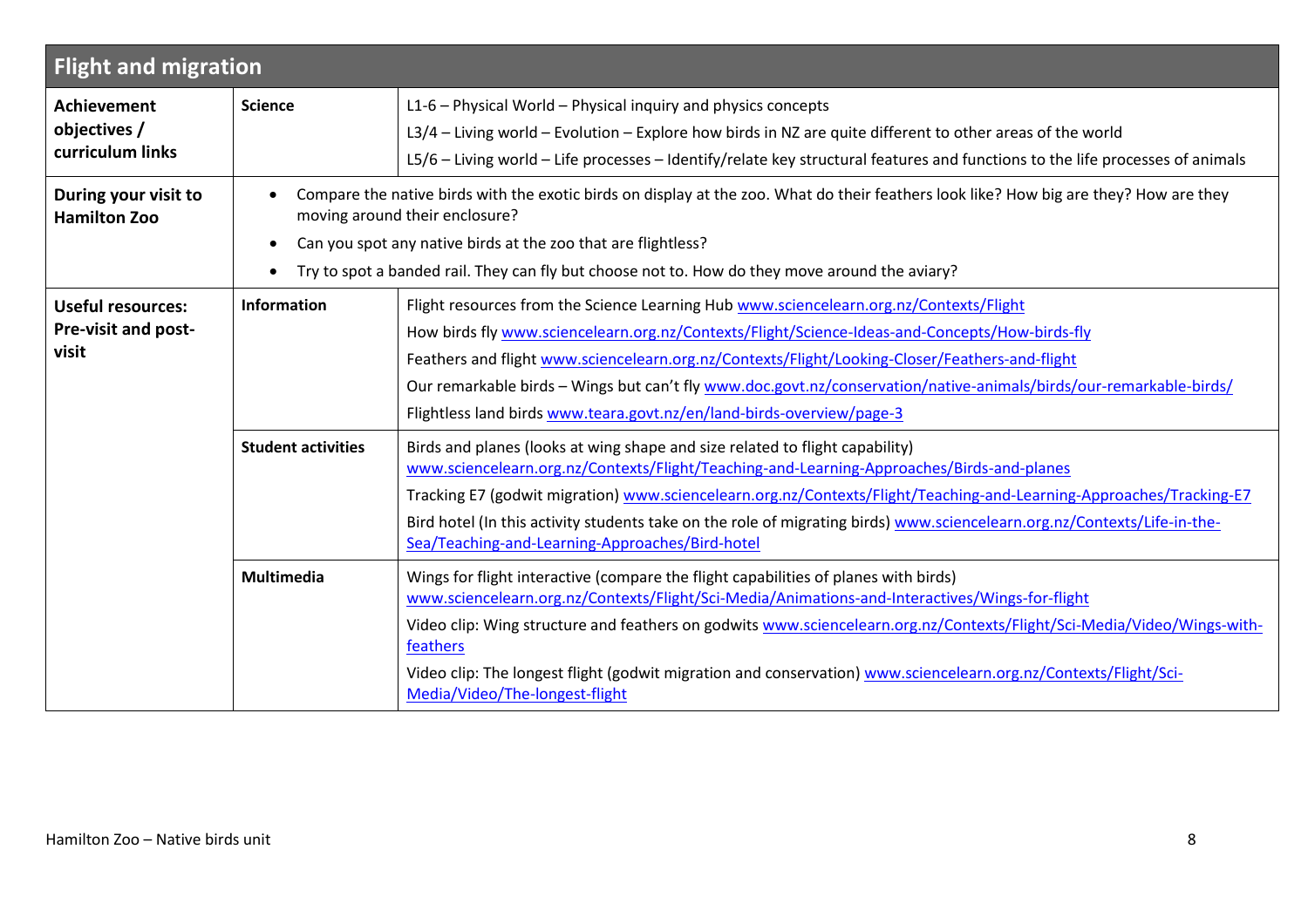<span id="page-8-0"></span>

| <b>Endangered species</b>                                |                                                                                                                                                                                                                                                                                                                                                                              |                                                                                                                                                                                                                                                                                                                                                                                                                                                                                                                                                                                                                                                                                                                                                                                                                                                                                                                                                                                                                                                                                                                                                                                                                                                                                                                                                                                             |
|----------------------------------------------------------|------------------------------------------------------------------------------------------------------------------------------------------------------------------------------------------------------------------------------------------------------------------------------------------------------------------------------------------------------------------------------|---------------------------------------------------------------------------------------------------------------------------------------------------------------------------------------------------------------------------------------------------------------------------------------------------------------------------------------------------------------------------------------------------------------------------------------------------------------------------------------------------------------------------------------------------------------------------------------------------------------------------------------------------------------------------------------------------------------------------------------------------------------------------------------------------------------------------------------------------------------------------------------------------------------------------------------------------------------------------------------------------------------------------------------------------------------------------------------------------------------------------------------------------------------------------------------------------------------------------------------------------------------------------------------------------------------------------------------------------------------------------------------------|
| <b>Achievement</b><br>objectives /<br>curriculum links   | <b>Science</b>                                                                                                                                                                                                                                                                                                                                                               | L1/2 - Living World - Evolution - Explain how we know that some living things from the past are now extinct<br>L3/4 - Living World - Ecology - Explain how birds respond to environmental changes, both natural and human-induced<br>L5/6 - Living World - Ecology - Investigate the impact of natural events and human actions on a NZ ecosystem<br>L7 - Living World - Ecology - Explore ecological distribution patterns and explain possible causes for these patterns                                                                                                                                                                                                                                                                                                                                                                                                                                                                                                                                                                                                                                                                                                                                                                                                                                                                                                                  |
| During your visit to<br><b>Hamilton Zoo</b>              | Look at the signs throughout the zoo; they include information about the conservation status of each animal (rare, threatened etc.)<br>Compare the threats facing native birds versus exotic birds. Are there any similarities or differences?<br>Look for the extinction poster in the native birds area. What has caused the most damage to native bird populations in NZ? |                                                                                                                                                                                                                                                                                                                                                                                                                                                                                                                                                                                                                                                                                                                                                                                                                                                                                                                                                                                                                                                                                                                                                                                                                                                                                                                                                                                             |
| <b>Useful resources:</b><br>Pre-visit and post-<br>visit | Information                                                                                                                                                                                                                                                                                                                                                                  | NZ Birds online nzbirdsonline.org.nz/ (Click on the 'Conservation status' tab)<br>Predation of native birds www.sciencelearn.org.nz/Science-Stories/Conserving-Native-Birds/Predation-of-native-birds<br>Protecting native birds www.sciencelearn.org.nz/Science-Stories/Conserving-Native-Birds/Protecting-native-birds<br>Methods of predator control (downloadable PowerPoint) www.sciencelearn.org.nz/Science-Stories/Conserving-Native-<br>Birds/Methods-of-predator-control<br>The Hamilton Halo project aims to bring native birds, such as tūi and bellbirds, back into Hamilton city<br>www.waikatoregion.govt.nz/Environment/Natural-resources/Biodiversity/Hamilton-Halo/<br>A list of websites with information about the conservation of individual species of native birds (e.g. Kakapo recovery)<br>www.nzfalcon.org.nz/native-bird/new-zealand-bird-websites.html<br>List of endangered birds in NZ www.doc.govt.nz/conservation/threats-and-impacts/difference-between-endangered-and-<br>threatened/threatened-birds/<br>Info sheet about translocating animals www.sciencelearn.org.nz/Contexts/Saving-Reptiles-and-Amphibians/Science-Ideas-<br>and-Concepts/Translocation<br>Info sheet about conservation rankings (endangered, threatened etc.) www.sciencelearn.org.nz/Contexts/Saving-Reptiles-<br>and-Amphibians/Science-Ideas-and-Concepts/Conservation-rankings |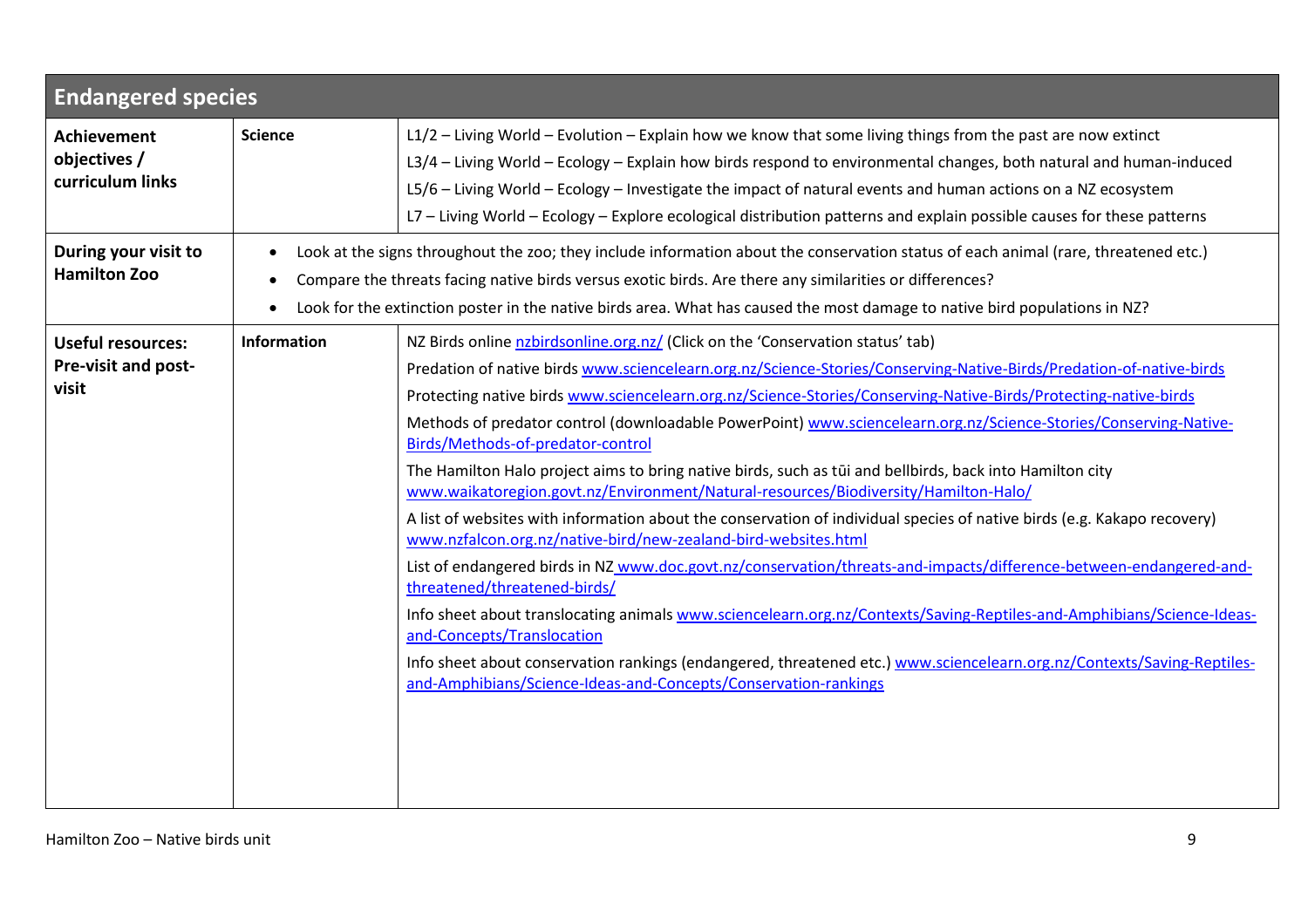| <b>Student activities</b> | Possum picnic www.doc.govt.nz/getting-involved/training-and-teaching/teaching-resources/activities/possum-picnic/                                                                                                                                                   |  |
|---------------------------|---------------------------------------------------------------------------------------------------------------------------------------------------------------------------------------------------------------------------------------------------------------------|--|
|                           | Exploring genetic variation www.sciencelearn.org.nz/Science-Stories/Conserving-Native-Birds/Exploring-genetic-variation                                                                                                                                             |  |
|                           | Ethics in bird conservation www.sciencelearn.org.nz/Science-Stories/Conserving-Native-Birds/Ethics-in-bird-conservation                                                                                                                                             |  |
|                           | Conservation ranking in action www.sciencelearn.org.nz/Contexts/Saving-Reptiles-and-Amphibians/Teaching-and-Learning-<br>Approaches/Conservation-ranking-in-action (this could be adapted for use with native birds with info sheets from<br>nzbirdsonline.org.nz/) |  |
|                           | For more activities related to bird conservation see the Conservation Action box.                                                                                                                                                                                   |  |
| <b>Multimedia</b>         | Interactive timeline that explores how NZ's unique ecosystems developed – info includes bird extinctions and the<br>development of predator-free islands www.sciencelearn.org.nz/Contexts/Hidden-Taonga/Timeline                                                    |  |
|                           | Video clip: Translocating animals www.sciencelearn.org.nz/Science-Stories/Conserving-Native-Birds/Sci-<br>Media/Video/Translocating-animals                                                                                                                         |  |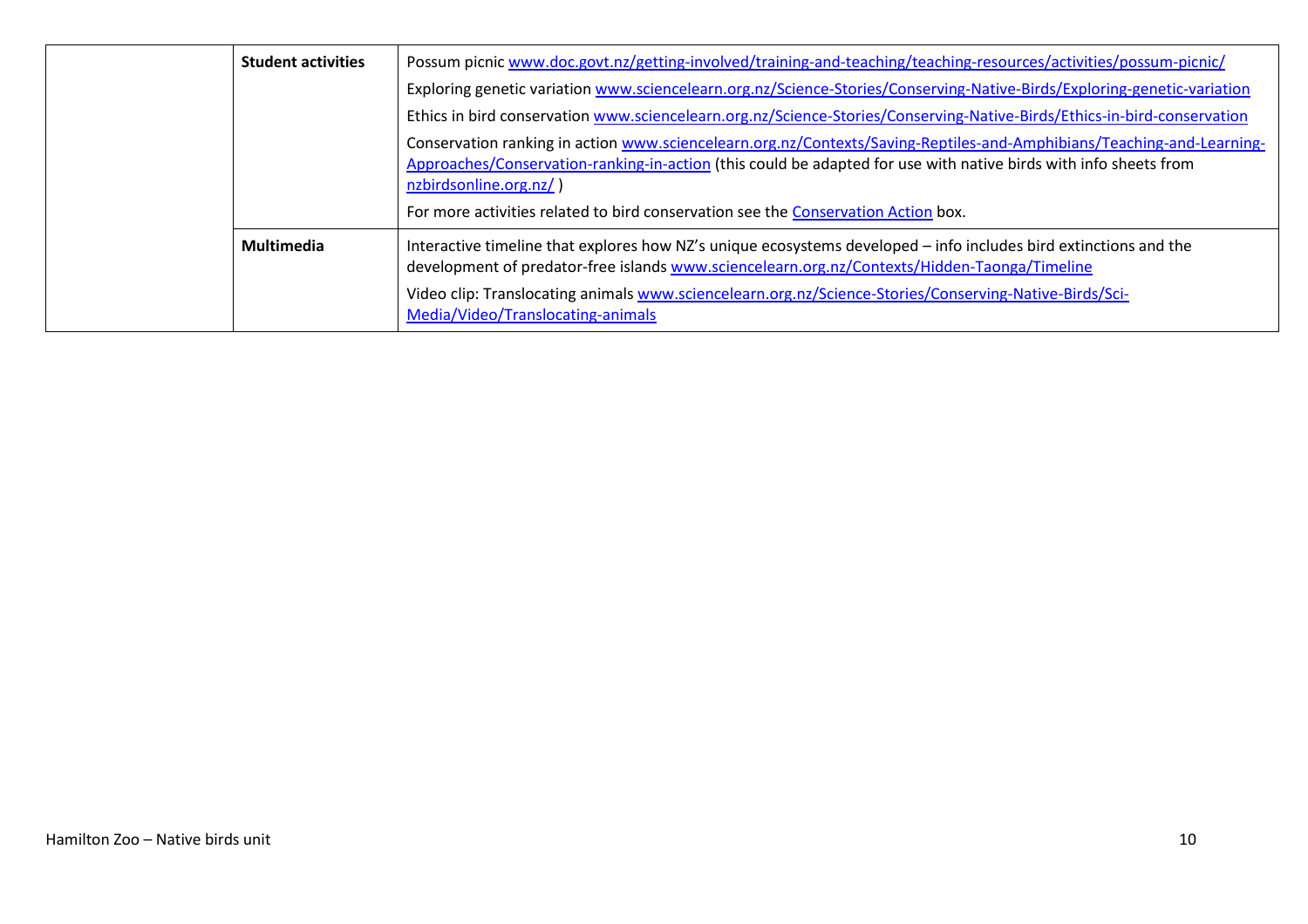## **Conservation action – How you can help conserve our native birds**

<span id="page-10-0"></span>**Achievement objectives / curriculum links** Science **All levels – Nature of Science – Participating and contributing** 

New Zealand is a world leader in the techniques required to bring severely endangered bird species back from the brink of extinction. While a large number of our native birds are [extinct](http://www.sciencelearn.org.nz/About-this-site/Glossary/extinction) – lost forever – it is not too late to help the species remaining.

In New Zealand the protection of threatened species is led by the Department of Conservation. Their approach has been to:

- Improve the birds' natural habitats
- Remove predators in areas where threatened species live naturally
- Transfer threatened species to predator-free islands
- Breed threatened species in captivity

Hamilton Zoo is involved in recovery programmes that involve captive breeding and breeding for release. The zoo holds adults and breeds juveniles that are then released to boost wild populations, or start new populations in areas where the animals have become extinct locally. Hamilton Zoo has been actively involved in breeding programmes for a number of species including Kōkako, Pateke (brown teal) and Korimako (bellbirds). Hamilton Zoo also supports scientific research and has working partnerships with other bird conservation organisations; for example, we are working with Wingspan to release NZ falcon back into the wild. We also make donations to organisations such as the Kea Conservation Trust and support the work of other conservation initiatives including Maungatautari ecological island. In the future, Hamilton Zoo plans to introduce native birds into the Waiwhakareke reserve across the road from the zoo.

For more information about keeping animals in captivity for conservation see this information sheet

[www.sciencelearn.org.nz/Contexts/Saving-Reptiles-and-Amphibians/Science-Ideas-and-Concepts/Captive-management-for-conservation](http://www.sciencelearn.org.nz/Contexts/Saving-Reptiles-and-Amphibians/Science-Ideas-and-Concepts/Captive-management-for-conservation)

| <b>Action</b>      | <b>Information</b>                                                                                                                                                                             | Links                                                                            |
|--------------------|------------------------------------------------------------------------------------------------------------------------------------------------------------------------------------------------|----------------------------------------------------------------------------------|
| Make a bird feeder | In winter there are fewer flowers, berries and insects for native<br>birds to eat. You can help supplement their food supply by setting<br>up a bird table in your garden where they can feed. | www.forestandbird.org.nz/saving-our-<br>environment/make-bird-feeder-your-garden |
|                    | Two ideas for simple bird feeders from the Kiwi Conservation Club.                                                                                                                             | www.kcc.org.nz/start-bird-cafe<br>www.kcc.org.nz/popcorn-strings                 |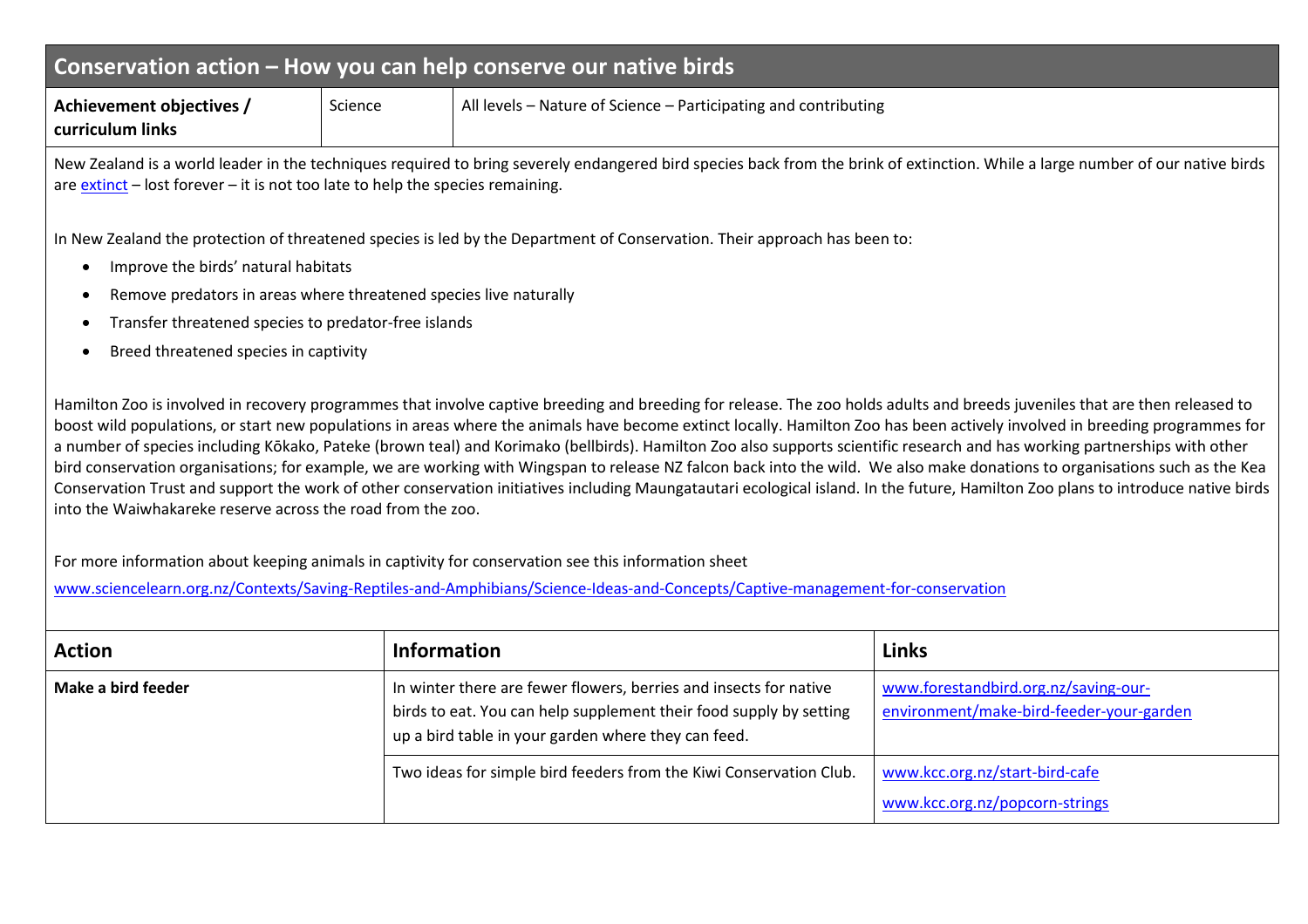|                                                     | Instructions to make a pinecone bird feeder.                                                                                                                                                                                                                                                                                                  | www.doc.govt.nz/getting-involved/conservation-<br>activities/attract-birds-to-your-garden/make-a-pine-<br>cone-bird-feeder/ |
|-----------------------------------------------------|-----------------------------------------------------------------------------------------------------------------------------------------------------------------------------------------------------------------------------------------------------------------------------------------------------------------------------------------------|-----------------------------------------------------------------------------------------------------------------------------|
|                                                     | More detailed information about feeding birds at home from<br>Zealandia.                                                                                                                                                                                                                                                                      | www.visitzealandia.com/wp-<br>content/uploads/2013/11/Feeding-birds-at-home-<br>Final.pdf                                   |
| <b>Make a tracking tunnel</b>                       | Make a tracking tunnel to monitor the presence of pest species in a<br>neighbouring gully or school grounds.                                                                                                                                                                                                                                  | www.sciencelearn.org.nz/Science-Stories/Conserving-<br>Native-Birds/Making-a-tracking-tunnel                                |
| Report a native bird sighting                       | If you see a bellbird, kākā, kererū or tūi in the Waikato region, let<br>Waikato Regional Council know using their online form.                                                                                                                                                                                                               | www.waikatoregion.govt.nz/Forms/Enquiries/bird-<br>sighting/                                                                |
|                                                     | NatureWatch NZ is a website where you can record your own<br>sightings of native birds. You can also explore maps to see where<br>other birds have been spotted.                                                                                                                                                                              | Website naturewatch.org.nz/<br>App itunes.apple.com/nz/app/naturewatch-<br>nz/id556791608?mt=8                              |
|                                                     | Each year (In July) Landcare Research carries out the garden bird<br>survey. The survey is a citizen science project established to<br>monitor the population trends of common garden birds in NZ. They<br>hope that the annual garden bird survey will act as an early-warning<br>system if currently common native species start declining. | www.landcareresearch.co.nz/science/plants-animals-<br>fungi/animals/birds/garden-bird-surveys                               |
| Plant species that provide food for native<br>birds | By planting certain native species you can help to provide year-<br>round food for native birds. Native species provide a summer food<br>source, as many of the introduced species only flower over winter.<br>These instructions are specific to the Waikato.                                                                                | www.waikatoregion.govt.nz/Environment/Natural-<br>resources/Biodiversity/Hamilton-Halo/Gardeners-<br>guide/                 |
|                                                     | A list of suggested plants to attract native birds and a monthly<br>calendar from the Department of Conservation.                                                                                                                                                                                                                             | www.doc.govt.nz/getting-involved/conservation-<br>activities/attract-birds-to-your-garden/what-to-plant/                    |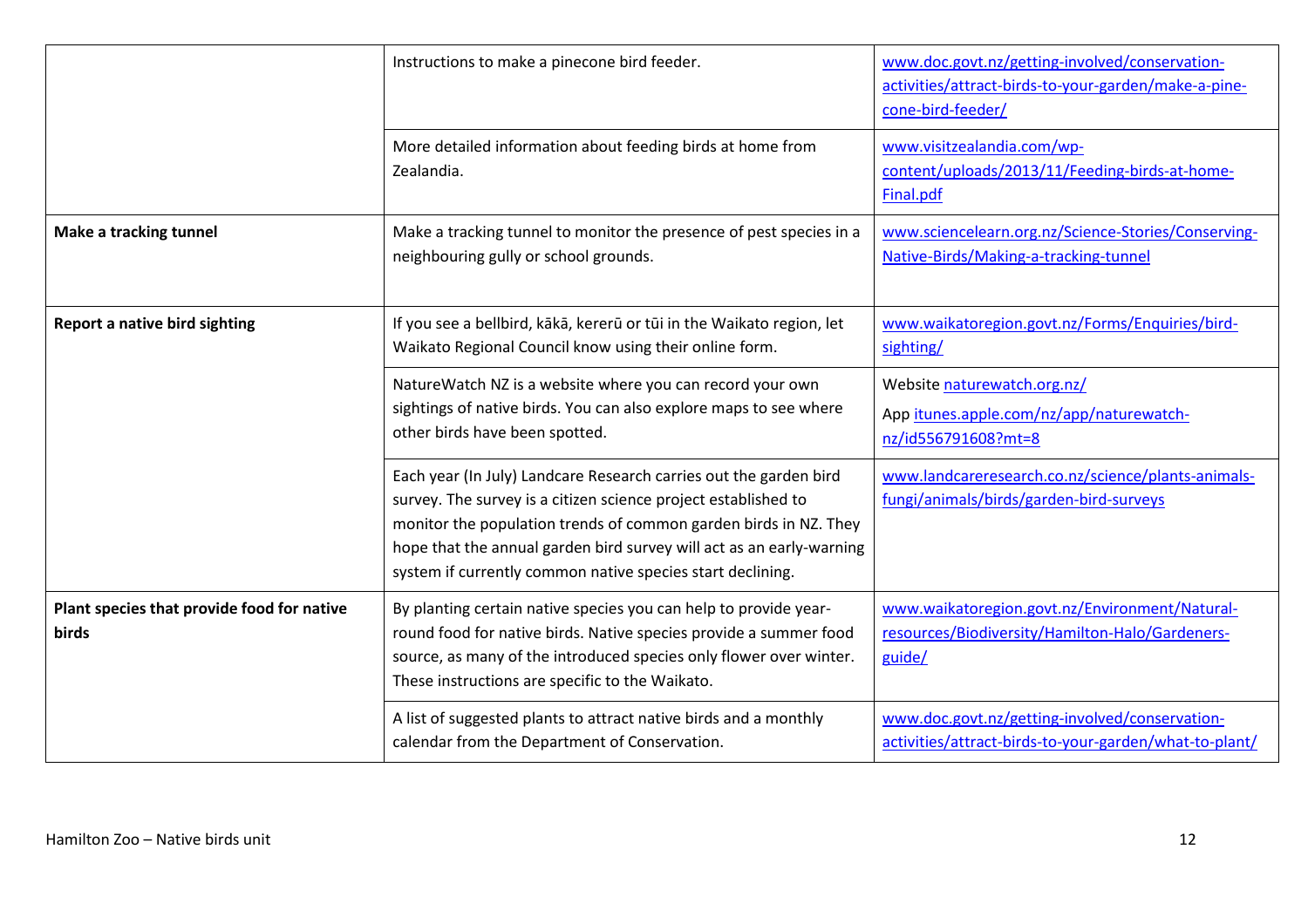| Control rats and possums on your property<br>(or in your school grounds)                                                                                               | Information for Hamilton residents about how to make it safer for<br>native birds to breed in the city by controlling possums and rats on<br>your property.                                                                                                                                                       | www.waikatoregion.govt.nz/Environment/Natural-<br>resources/Biodiversity/Hamilton-Halo/Pest-control/ |  |
|------------------------------------------------------------------------------------------------------------------------------------------------------------------------|-------------------------------------------------------------------------------------------------------------------------------------------------------------------------------------------------------------------------------------------------------------------------------------------------------------------|------------------------------------------------------------------------------------------------------|--|
|                                                                                                                                                                        | Information about setting rat traps from the Department of<br>Conservation.                                                                                                                                                                                                                                       | www.doc.govt.nz/getting-involved/conservation-<br>activities/rat-traps/                              |  |
| Make your cat conservation friendly                                                                                                                                    | Cats can do a lot of damage to our native species. For example, cats<br>were mainly responsible for tūi, North Island saddleback, pied tit<br>and red-crowned parakeet dying out on Cuvier Island, off the<br>Coromandel coast.<br>This simple quiz contains tips to make your cat more conservation<br>friendly. | www.doc.govt.nz/getting-involved/conservation-<br>activities/make-your-cat-conservation-friendly/    |  |
| Write a letter or be a cyber activist                                                                                                                                  | Information from the Kiwi Conservation Club about how to get your<br>views on a conservation issue heard.                                                                                                                                                                                                         | www.kcc.org.nz/get-writing<br>www.kcc.org.nz/become-cyber-activist                                   |  |
| Join a community conservation group                                                                                                                                    | Get involved with conservation groups who are working with the<br>Department of Conservation (DOC) to protect New Zealand's<br>natural and cultural heritage.                                                                                                                                                     | www.doc.govt.nz/getting-<br>involved/volunteer/groups/waikato/                                       |  |
| For more information and ideas talk to the Education Team or visit the Department of Conservation website<br>www.doc.govt.nz/getting-involved/conservation-activities/ |                                                                                                                                                                                                                                                                                                                   |                                                                                                      |  |